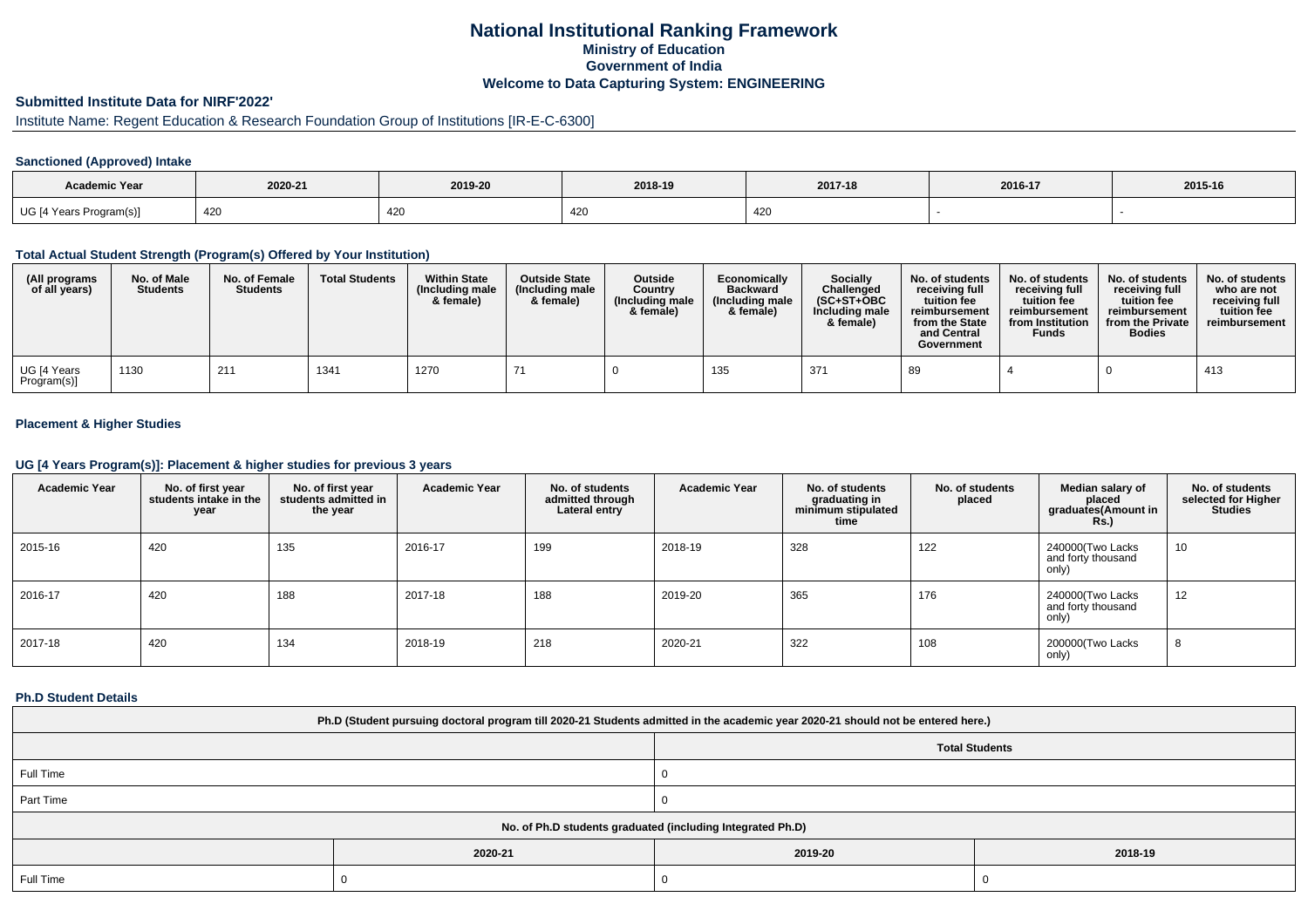| Part Time |  |  |
|-----------|--|--|
|           |  |  |

## **Financial Resources: Utilised Amount for the Capital expenditure for previous 3 years**

| <b>Academic Year</b>                                                                                                                                                                       | 2020-21                                                         | 2019-20                                                                 | 2018-19                                                              |  |  |  |
|--------------------------------------------------------------------------------------------------------------------------------------------------------------------------------------------|-----------------------------------------------------------------|-------------------------------------------------------------------------|----------------------------------------------------------------------|--|--|--|
|                                                                                                                                                                                            | <b>Utilised Amount</b>                                          | <b>Utilised Amount</b>                                                  | <b>Utilised Amount</b>                                               |  |  |  |
| Annual Capital Expenditure on Academic Activities and Resources (excluding expenditure on buildings)                                                                                       |                                                                 |                                                                         |                                                                      |  |  |  |
| Library (Books, Journals and e-Resources only)                                                                                                                                             | 234023 (Two Lakh Thirty Four Thousand Twenty Three)             | 380823 (Three Lakh Eighty Thousand Eight Hundred Twenty<br>Three)       | 845821 (Eight Lakh Forty Five Thousand Eight Hundred<br>Twenty One)  |  |  |  |
| New Equipment and software for Laboratories                                                                                                                                                | 54340 (Fifty Four Thousand Three Hundred Forty)                 | 0 (Zero)                                                                | 660147 (Six Lakh Sixty Thousand One Hundred Forty Seven)             |  |  |  |
| <b>Engineering Workshops</b>                                                                                                                                                               | 255653 (Two Lakh Fifty Five Thousand Six Hundred Fifty<br>Three | 900263 (Nine Lakh Two Hundred Sixty Three)                              | 1181756 (Eleven Lakh Eighty One Thousand Seven Hundred<br>Fifty Six) |  |  |  |
| Other expenditure on creation of Capital Assets (For setting up<br>classrooms, seminar hall, conference hall , library, Lab, Engg<br>workshops excluding expenditure on Land and Building) | 801129 (Eight Lakh One Thousand One Hundred Twenty Nine         | 1263865 (Twelve Lakh Sixty Three Thousand Eight Hundred<br>Sixty Five ) | 1479705 (Fourteen Lakh Seventy Nine Thousand Seven<br>Hundred Five)  |  |  |  |

## **Financial Resources: Utilised Amount for the Operational expenditure for previous 3 years**

| <b>Academic Year</b>                                                                                                                                                                           | 2020-21                                                                               | 2019-20                                                                                  | 2018-19                                                                      |  |  |
|------------------------------------------------------------------------------------------------------------------------------------------------------------------------------------------------|---------------------------------------------------------------------------------------|------------------------------------------------------------------------------------------|------------------------------------------------------------------------------|--|--|
|                                                                                                                                                                                                | <b>Utilised Amount</b>                                                                | <b>Utilised Amount</b>                                                                   | <b>Utilised Amount</b>                                                       |  |  |
| <b>Annual Operational Expenditure</b>                                                                                                                                                          |                                                                                       |                                                                                          |                                                                              |  |  |
| Salaries (Teaching and Non Teaching staff)                                                                                                                                                     | 31562232 (Three Crore Fifteen Lakh Sixty Two Thousand Two<br>Hundred Thirty Two)      | 31562232 (Three Crore Fifteen Lakh Sixty Two Thousand Two<br>Hundred Thirty Two)         | 32054630 (Three Crore Twenty Lakh Fifty Four Thousand Six<br>Hundred Thirty) |  |  |
| Maintenance of Academic Infrastructure or consumables and<br>other running expenditures(excluding maintenance of hostels<br>and allied services, rent of the building, depreciation cost, etc) | 62666395 (Six Crore Twenty Six Lakh Sixty Six Thousand<br>Three Hundred Ninety Five ) | 77332459 (Seven Crore Seventy Three Lakh Thirty Two<br>Thousand Four Hundred Fifty Nine) | 81506448 (Eight Crore Fifteen Lakh Six Thousand Four<br>Hundred Forty Eight) |  |  |
| Seminars/Conferences/Workshops                                                                                                                                                                 | 0 (Zero)                                                                              | 1520091 (Fifteen Lakh Twenty Thousand Ninety One)                                        | 0 (Zero)                                                                     |  |  |

### **IPR**

| Calendar year            | 2020 | 2019 | 2018 |
|--------------------------|------|------|------|
| No. of Patents Published |      |      |      |
| No. of Patents Granted   |      |      |      |

## **Sponsored Research Details**

| <b>Financial Year</b>                    | 2020-21 | 2019-20 | 2018-19 |
|------------------------------------------|---------|---------|---------|
| Total no. of Sponsored Projects          |         |         |         |
| Total no. of Funding Agencies            |         |         |         |
| Total Amount Received (Amount in Rupees) |         |         |         |
| Amount Received in Words                 | Zero    | Zero    | Zero    |

## **Consultancy Project Details**

| ำ! Year ∖<br>. Einaneis<br>alianule | 2020-21<br>the contract of the contract of the | 2019-20<br>$\sim$ $\sim$ $\sim$ $\sim$ | 2018-19 |
|-------------------------------------|------------------------------------------------|----------------------------------------|---------|
|-------------------------------------|------------------------------------------------|----------------------------------------|---------|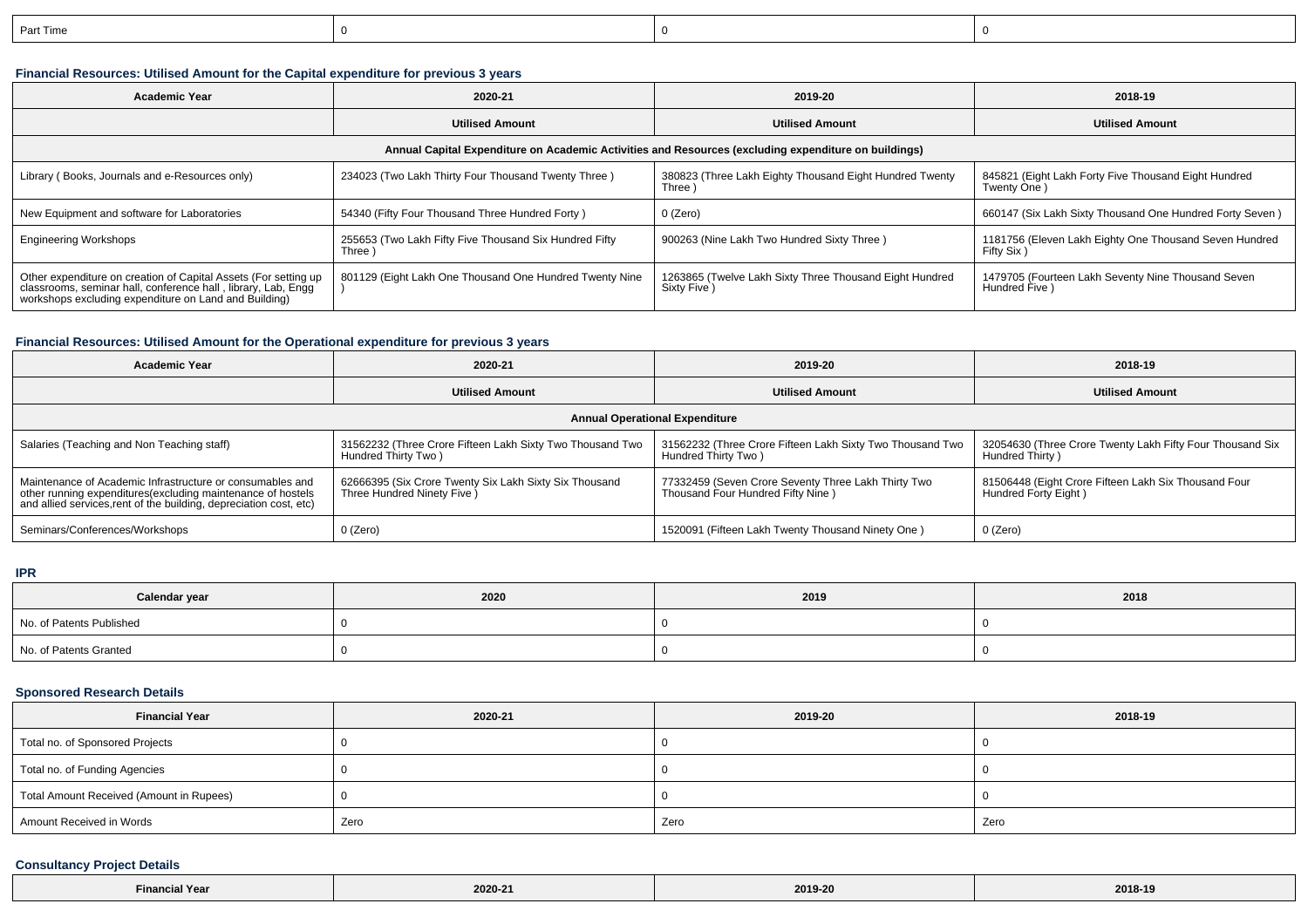| Total no. of Consultancy Projects        |      |      |      |
|------------------------------------------|------|------|------|
| Total no. of Client Organizations        |      |      |      |
| Total Amount Received (Amount in Rupees) |      |      |      |
| Amount Received in Words                 | Zero | Zero | Zero |

## **PCS Facilities: Facilities of physically challenged students**

| 1. Do your institution buildings have Lifts/Ramps?                                                                                                         | Yes, more than 80% of the buildings |
|------------------------------------------------------------------------------------------------------------------------------------------------------------|-------------------------------------|
| 2. Do your institution have provision for walking aids, including wheelchairs and transportation from one building to another for<br>handicapped students? | Yes                                 |
| 3. Do your institution buildings have specially designed toilets for handicapped students?                                                                 | Yes, less than 40% of the buildings |

#### **Faculty Details**

| Srno           | <b>Name</b>                            | Age | Designation                | Gender | Qualification | <b>Experience (In</b><br>Months) | <b>Currently working</b><br>with institution? | <b>Joining Date</b> | <b>Leaving Date</b>      | <b>Association type</b> |
|----------------|----------------------------------------|-----|----------------------------|--------|---------------|----------------------------------|-----------------------------------------------|---------------------|--------------------------|-------------------------|
|                | Dipali Maiti                           | 60  | <b>Assistant Professor</b> | Female | M.A           | 92                               | Yes                                           | 12-11-2013          | $\overline{\phantom{a}}$ | Regular                 |
| $\overline{2}$ | NABARUN GHOSH                          | 50  | <b>Assistant Professor</b> | Male   | M.A           | 145                              | Yes                                           | 15-06-2009          | $\sim$                   | Regular                 |
| 3              | <b>ANKITA</b><br><b>BHATTACHARJEE</b>  | 30  | <b>Assistant Professor</b> | Female | M.A           | 70                               | Yes                                           | 01-09-2015          | $\sim$                   | Regular                 |
| 4              | PIYALI PAUL                            | 33  | <b>Assistant Professor</b> | Female | M.Sc.         | 96                               | Yes                                           | 13-07-2013          | $\sim$                   | Regular                 |
| 5              | <b>ANINDITA DAS</b>                    | 34  | <b>Assistant Professor</b> | Female | Ph.D          | 43                               | Yes                                           | 04-12-2017          | $\sim$                   | Regular                 |
| 6              | SUBHANKAR SEN                          | 26  | <b>Assistant Professor</b> | Male   | M.Sc.         | 43                               | Yes                                           | 04-12-2017          | $\sim$                   | Regular                 |
| $\overline{7}$ | ARABINDA<br><b>CHAKRABARTI</b>         | 76  | <b>Assistant Professor</b> | Male   | M.Sc.         | 37                               | Yes                                           | 08-06-2018          | $\sim$                   | Regular                 |
| 8              | SOUMINI DOLUI                          | 27  | <b>Assistant Professor</b> | Female | M.Sc.         | 43                               | Yes                                           | 04-12-2017          | $\sim$                   | Regular                 |
| 9              | <b>DEBARATI GHOSH</b>                  | 28  | <b>Assistant Professor</b> | Female | M.Sc.         | 41                               | Yes                                           | 09-02-2018          | $\sim$                   | Regular                 |
| 10             | <b>ASHOK MONDAL</b>                    | 33  | <b>Assistant Professor</b> | Male   | Ph.D          | 17                               | Yes                                           | 04-02-2020          | $\sim$                   | Regular                 |
| 11             | <b>SAUMITA DEY</b>                     | 30  | <b>Assistant Professor</b> | Female | M.Sc.         | 17                               | Yes                                           | 11-02-2020          | $\sim$                   | Regular                 |
| 12             | <b>CHIRANJIT ROY</b>                   | 35  | <b>Assistant Professor</b> | Male   | M.Sc.         | 23                               | Yes                                           | 07-08-2019          | $\sim$                   | Regular                 |
| 13             | <b>MONALISA SINHA</b>                  | 25  | <b>Assistant Professor</b> | Female | M.Sc.         | 23                               | Yes                                           | 01-08-2019          | $\sim$                   | Regular                 |
| 14             | <b>JAYITA SAMANTA</b>                  | 46  | <b>Assistant Professor</b> | Female | M.Sc.         | 17                               | Yes                                           | 04-02-2020          | $\sim$                   | Regular                 |
| 15             | <b>CHIRANJIB</b><br><b>CHAKRABARTI</b> | 34  | <b>Assistant Professor</b> | Male   | Ph.D          | 10                               | Yes                                           | 15-09-2020          | $\sim$                   | Regular                 |
| 16             | <b>BANIBRATA PAUL</b>                  | 41  | <b>Assistant Professor</b> | Male   | M.Sc.         | 5                                | Yes                                           | 23-02-2021          | $\sim$                   | Regular                 |
| 17             | <b>BHDDHADEB</b><br><b>MANDAL</b>      | 33  | <b>Assistant Professor</b> | Male   | Ph.D          | 5                                | Yes                                           | 23-02-2021          | $\sim$                   | Regular                 |
| 18             | GARGEE<br>CHATTOPADHYAY                | 25  | <b>Assistant Professor</b> | Male   | M.Sc.         | 5                                | Yes                                           | 23-02-2021          | $\sim$                   | Regular                 |
| 19             | <b>IPSITA BOSE</b>                     | 25  | <b>Assistant Professor</b> | Female | M.Sc.         | 5                                | Yes                                           | 23-02-2021          |                          | Regular                 |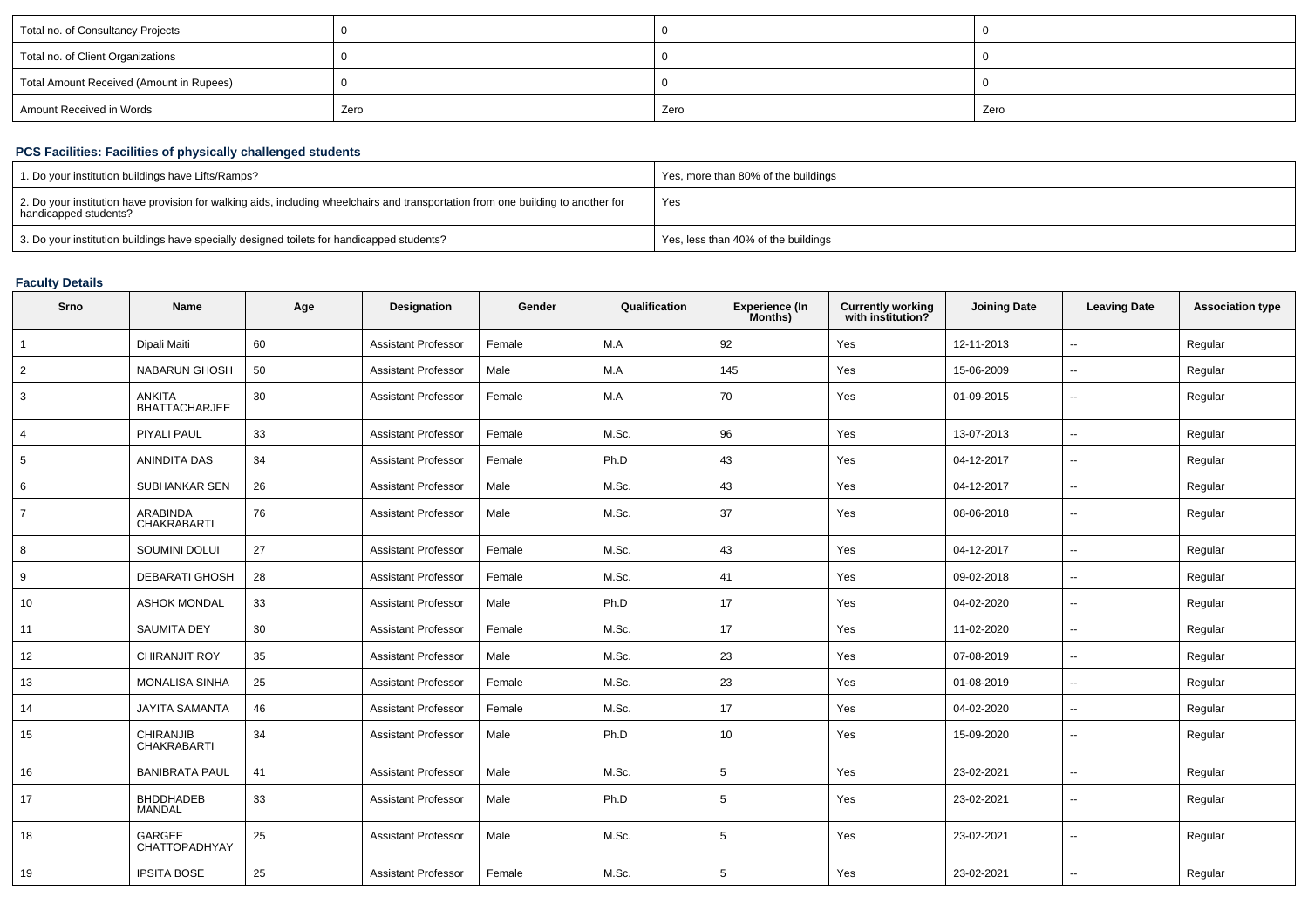| 20 | <b>KUSHAL</b><br><b>CHAKRABORTY</b>        | 30 | <b>Assistant Professor</b> | Male   | M.Sc.  | 5               | Yes | 23-02-2021 | $\overline{\phantom{a}}$ | Regular |
|----|--------------------------------------------|----|----------------------------|--------|--------|-----------------|-----|------------|--------------------------|---------|
| 21 | PARAMITA DUTTA                             | 24 | <b>Assistant Professor</b> | Female | M.Sc.  | 5               | Yes | 23-02-2021 | $\overline{a}$           | Regular |
| 22 | REEMA ADHIKARY                             | 26 | <b>Assistant Professor</b> | Female | M.Sc.  | $5\phantom{.0}$ | Yes | 23-02-2021 | $\overline{\phantom{a}}$ | Regular |
| 23 | <b>RAJDEEP</b><br>CHAKRAVARTY              | 44 | <b>Assistant Professor</b> | Male   | Ph.D   | 137             | Yes | 12-02-2010 | --                       | Regular |
| 24 | <b>NIBEDITA</b><br><b>MUKHERJEA</b>        | 56 | <b>Assistant Professor</b> | Female | Ph.D   | 135             | Yes | 20-04-2010 | --                       | Regular |
| 25 | <b>AMRITA</b><br><b>CHAKRABORTY</b>        | 35 | <b>Assistant Professor</b> | Female | M.A    | 137             | Yes | 09-02-2010 | --                       | Regular |
| 26 | <b>AVIK GHOSH</b><br><b>DASTIDAR</b>       | 41 | <b>Assistant Professor</b> | Male   | M.Sc.  | 131             | Yes | 18-08-2010 | --                       | Regular |
| 27 | <b>ASHOK KUMAR</b><br><b>SHAW</b>          | 42 | <b>Assistant Professor</b> | Male   | Ph.D   | 142             | Yes | 14-09-2009 | --                       | Regular |
| 28 | ANAMIKA BASU                               | 35 | <b>Assistant Professor</b> | Female | M.A    | 119             | Yes | 06-08-2011 | --                       | Regular |
| 29 | <b>SUDIP</b><br><b>CHATTERJEE</b>          | 46 | <b>Assistant Professor</b> | Male   | Ph.D   | 103             | Yes | 15-12-2012 | $\overline{a}$           | Regular |
| 30 | <b>ANIKET</b><br><b>BHOWMICK</b>           | 28 | <b>Assistant Professor</b> | Male   | M.Tech | 5               | Yes | 23-02-2021 | --                       | Regular |
| 31 | SHIVANKAR DAS                              | 24 | <b>Assistant Professor</b> | Male   | M.Tech | 5               | Yes | 23-02-2021 | --                       | Regular |
| 32 | SK SAFIN IMRAN<br>LASKAR                   | 29 | <b>Assistant Professor</b> | Male   | M.Tech | 5               | Yes | 23-02-2021 | --                       | Regular |
| 33 | DIPANKAR DEY<br><b>TARAFDER</b>            | 37 | <b>Assistant Professor</b> | Male   | M.Tech | 5               | Yes | 23-02-2021 | $\overline{a}$           | Regular |
| 34 | <b>BISHAL GHOSH</b>                        | 27 | Reader                     | Male   | M.Tech | 5               | Yes | 23-02-2021 | --                       | Regular |
| 35 | <b>SAYAK NANDY</b>                         | 31 | <b>Assistant Professor</b> | Male   | M.Tech | $5\phantom{.0}$ | Yes | 23-02-2021 | --                       | Regular |
| 36 | KAJARI<br>MUKHERJEE<br><b>BHATTACHARYA</b> | 30 | <b>Assistant Professor</b> | Female | M.Tech | 5               | Yes | 23-02-2021 | --                       | Regular |
| 37 | <b>RIKU BISWAS</b>                         | 30 | <b>Assistant Professor</b> | Female | M.Tech | 74              | Yes | 04-05-2015 |                          | Regular |
| 38 | YUBARAJ MONDAL                             | 30 | <b>Assistant Professor</b> | Male   | M.Tech | 72              | Yes | 28-07-2015 | $\overline{\phantom{a}}$ | Regular |
| 39 | SHOUVIK SARKAR                             | 32 | <b>Assistant Professor</b> | Male   | M.Tech | 48              | Yes | 20-07-2017 | $\overline{\phantom{a}}$ | Regular |
| 40 | <b>SUBHADEEP</b><br><b>MONDAL</b>          | 29 | <b>Assistant Professor</b> | Male   | M.Tech | 43              | Yes | 04-12-2017 | --                       | Regular |
| 41 | <b>KUNAL SARKAR</b>                        | 35 | <b>Assistant Professor</b> | Male   | M.Tech | 30              | Yes | 25-01-2019 | --                       | Regular |
| 42 | <b>ISHIKA GHOSH</b>                        | 28 | <b>Assistant Professor</b> | Female | M.Tech | 30              | Yes | 25-01-2019 | Ξ.                       | Regular |
| 43 | <b>SAYAN MAJI</b>                          | 31 | <b>Assistant Professor</b> | Male   | M.Tech | 17              | Yes | 11-02-2020 | $\overline{\phantom{a}}$ | Regular |
| 44 | SINTU SHAW                                 | 26 | <b>Assistant Professor</b> | Male   | M.Tech | 17              | Yes | 24-02-2020 | $\overline{\phantom{a}}$ | Regular |
| 45 | MINHAJUDDIN<br><b>MALLICK</b>              | 29 | <b>Assistant Professor</b> | Male   | M.Tech | 17              | Yes | 04-02-2020 | $\overline{\phantom{a}}$ | Regular |
| 46 | <b>LABANI NANDI</b>                        | 35 | <b>Assistant Professor</b> | Female | M.Tech | 102             | Yes | 07-01-2013 | $\ddot{\phantom{a}}$     | Regular |
| 47 | DIPANJAN DUTTA                             | 30 | <b>Assistant Professor</b> | Male   | M.Tech | 4               | Yes | 10-03-2021 | $\overline{\phantom{a}}$ | Regular |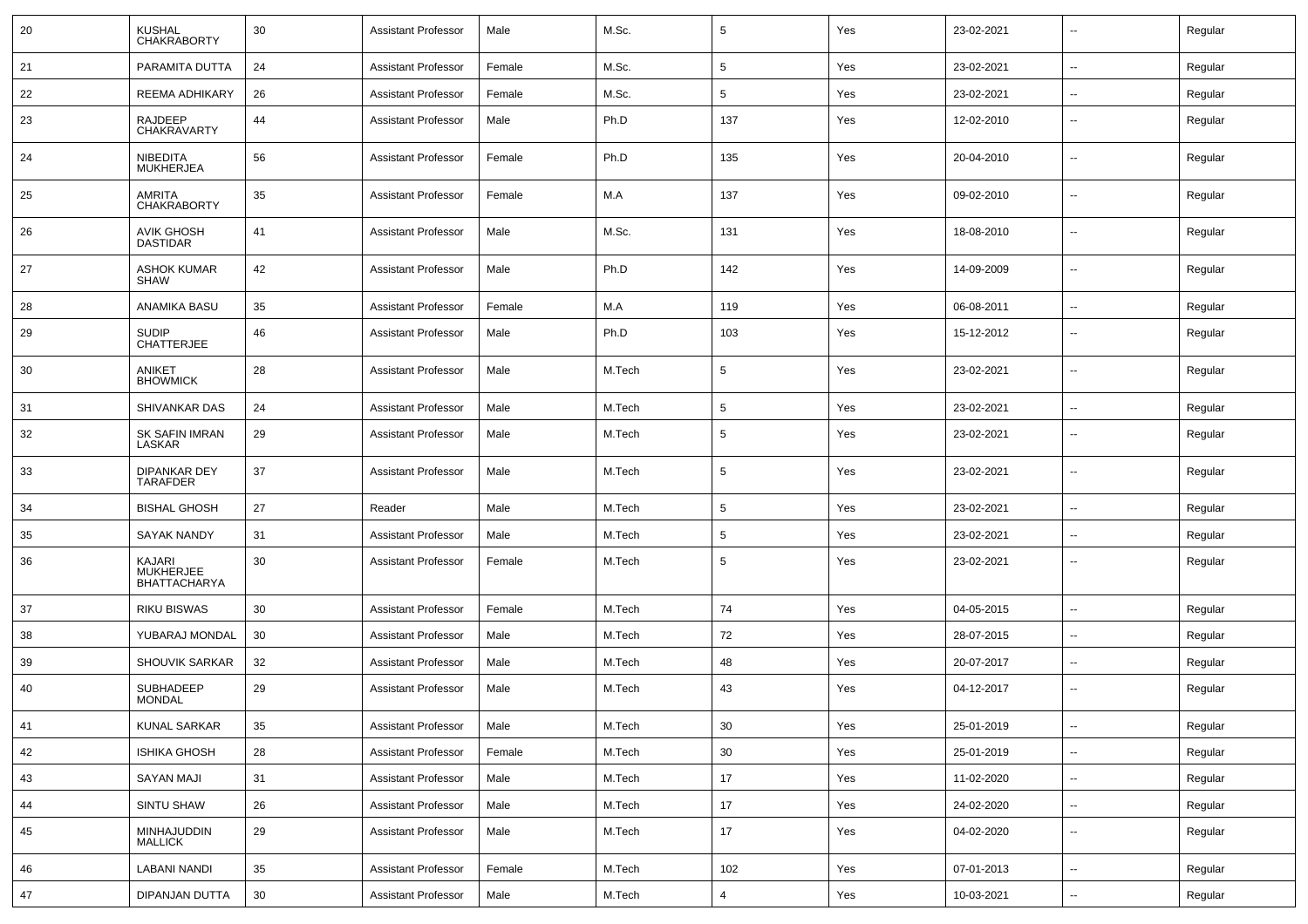| 48 | PRITHAGNI PAUL                          | 31 | <b>Assistant Professor</b> | Female | M.Tech | 5              | Yes | 23-02-2021 | --                       | Regular |
|----|-----------------------------------------|----|----------------------------|--------|--------|----------------|-----|------------|--------------------------|---------|
| 49 | SWARNENDU<br>SHEKHAR DAS                | 26 | <b>Assistant Professor</b> | Male   | M.Tech | 5              | Yes | 23-02-2021 | --                       | Regular |
| 50 | ARANYA<br><b>MUKHERJEE</b>              | 25 | <b>Assistant Professor</b> | Male   | M.Tech | 4              | Yes | 16-03-2021 | --                       | Regular |
| 51 | <b>SOUGATA SHEET</b>                    | 33 | <b>Assistant Professor</b> | Male   | M.Tech | 36             | Yes | 17-07-2018 | $\overline{\phantom{a}}$ | Regular |
| 52 | <b>KAUSTAV SARKAR</b>                   | 35 | <b>Assistant Professor</b> | Male   | M.Tech | 95             | Yes | 01-08-2013 | --                       | Regular |
| 53 | <b>SUBHANKAR</b><br><b>GHOSH</b>        | 42 | <b>Assistant Professor</b> | Male   | M.Tech | 125            | Yes | 21-02-2011 | --                       | Regular |
| 54 | <b>ARUP MALLICK</b>                     | 45 | <b>Assistant Professor</b> | Male   | M.Tech | 119            | Yes | 04-08-2011 | --                       | Regular |
| 55 | HARI NARAYAN<br><b>KHAN</b>             | 36 | <b>Assistant Professor</b> | Male   | M.Tech | 114            | Yes | 11-01-2012 | $\overline{\phantom{a}}$ | Regular |
| 56 | <b>SAIKAT MONDAL</b>                    | 37 | <b>Assistant Professor</b> | Male   | M.Tech | 114            | Yes | 11-01-2012 | $\overline{\phantom{a}}$ | Regular |
| 57 | <b>GOPAL PAUL</b>                       | 37 | <b>Assistant Professor</b> | Male   | M.Tech | 126            | Yes | 02-01-2011 | ⊷.                       | Regular |
| 58 | ATANU KUMAR<br><b>DAS</b>               | 33 | Associate Professor        | Male   | M.Tech | 102            | Yes | 10-01-2013 | --                       | Regular |
| 59 | AMARTYA GHOSH                           | 38 | <b>Assistant Professor</b> | Male   | M.Tech | 114            | Yes | 27-01-2012 | --                       | Regular |
| 60 | <b>SUPARNA</b><br><b>PANCHANAN</b>      | 38 | <b>Assistant Professor</b> | Female | M.Tech | 96             | Yes | 01-07-2013 | $\overline{\phantom{a}}$ | Regular |
| 61 | HIMELI<br><b>CHAKRABARTI</b>            | 38 | <b>Assistant Professor</b> | Female | M.Tech | 96             | Yes | 01-07-2013 | $\overline{\phantom{a}}$ | Regular |
| 62 | SUKDEB SAHA                             | 38 | <b>Assistant Professor</b> | Male   | M.Tech | 93             | Yes | 24-10-2013 | $\overline{\phantom{a}}$ | Regular |
| 63 | <b>SOHAM MONDAL</b>                     | 37 | <b>Assistant Professor</b> | Male   | M.Tech | 62             | Yes | 12-05-2016 | $\overline{\phantom{a}}$ | Regular |
| 64 | <b>MANJURI BISWAS</b>                   | 32 | <b>Assistant Professor</b> | Female | M.Tech | 63             | Yes | 17-04-2016 |                          | Regular |
| 65 | <b>MUNMOON CHAKI</b>                    | 32 | <b>Assistant Professor</b> | Female | M.Tech | 17             | Yes | 04-02-2020 | $\overline{\phantom{a}}$ | Regular |
| 66 | AKANKSHA SINGH                          | 27 | <b>Assistant Professor</b> | Female | M.Tech | 6              | Yes | 20-01-2021 | $\overline{\phantom{a}}$ | Regular |
| 67 | <b>PULAK</b><br><b>MAZUMDER</b>         | 46 | <b>Assistant Professor</b> | Male   | M.Tech | 131            | Yes | 23-08-2010 | ⊷.                       | Regular |
| 68 | <b>DIPANKAR BISWAS</b>                  | 40 | <b>Assistant Professor</b> | Male   | M.Tech | 126            | Yes | 21-01-2011 | --                       | Regular |
| 69 | <b>RUPAM KUMAR</b><br><b>CHATTERJEE</b> | 30 | <b>Assistant Professor</b> | Male   | M.Tech | 3              | Yes | 03-04-2021 | $\overline{\phantom{a}}$ | Regular |
| 70 | <b>ARINDITA SAHA</b>                    | 30 | <b>Assistant Professor</b> | Female | Ph.D   | 36             | Yes | 06-07-2018 | $\overline{\phantom{a}}$ | Regular |
| 71 | PUBALI MITRA<br><b>PAUL</b>             | 35 | <b>Assistant Professor</b> | Female | M.Tech | 17             | Yes | 24-02-2020 | $\overline{\phantom{a}}$ | Regular |
| 72 | ARKADEEP<br><b>MONDAL</b>               | 26 | <b>Assistant Professor</b> | Male   | M.Tech | $\overline{4}$ | Yes | 16-03-2021 | $\sim$                   | Regular |
| 73 | <b>BIKRAM SAHA</b>                      | 28 | <b>Assistant Professor</b> | Male   | M.Tech | $\overline{4}$ | Yes | 16-03-2021 | Ξ.                       | Regular |
| 74 | <b>MRINMOY DAS</b>                      | 28 | <b>Assistant Professor</b> | Male   | M.Tech | 41             | Yes | 16-02-2018 | н.                       | Regular |
| 75 | SOUVIK PATRA                            | 29 | <b>Assistant Professor</b> | Male   | M.Tech | $\sqrt{5}$     | Yes | 23-02-2021 | $\sim$                   | Regular |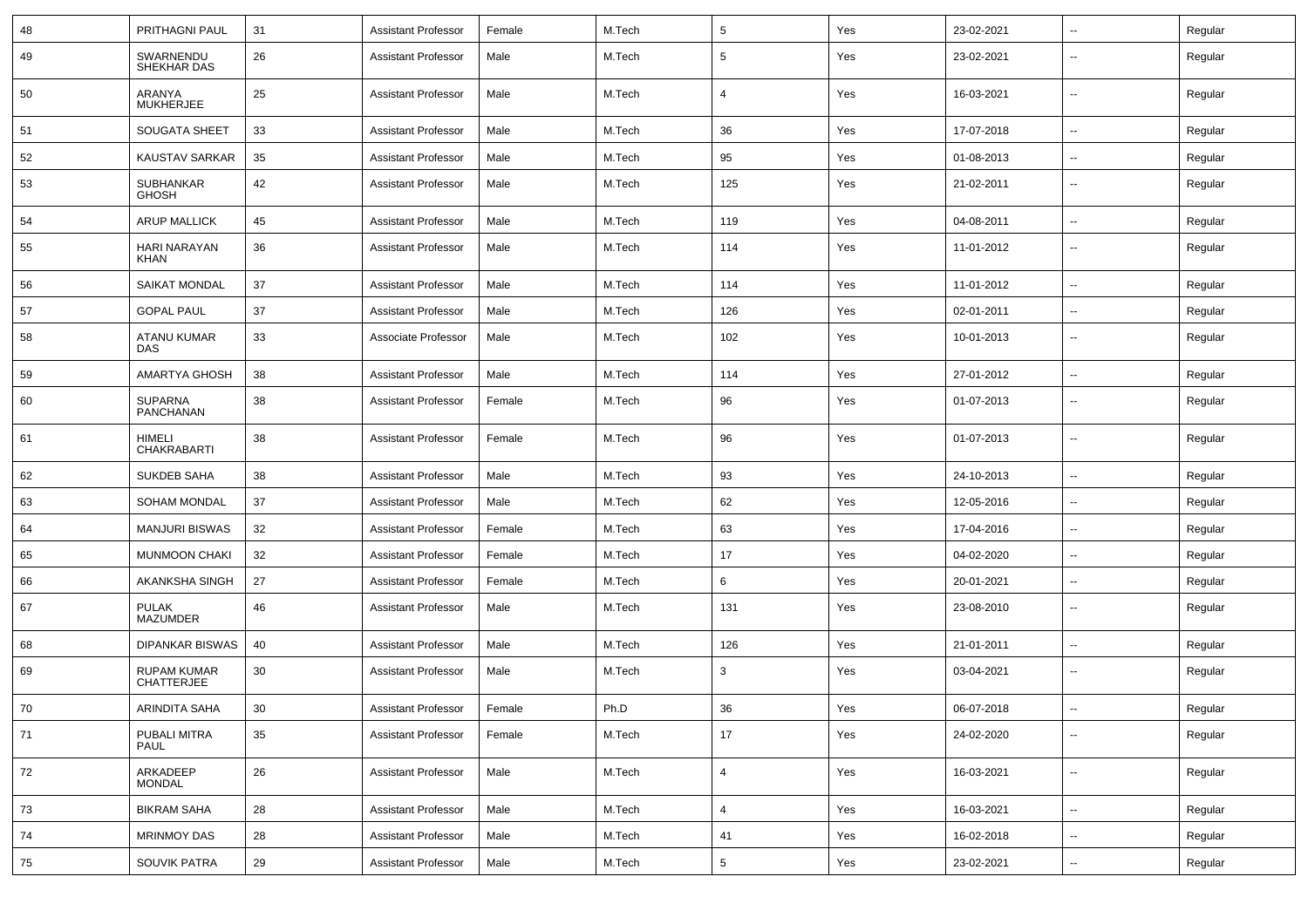| 76  | <b>SWADHIN</b><br><b>CHAKRABARTY</b>           | 44 | <b>Assistant Professor</b> | Male   | M.Tech     | 131 | Yes | 12-08-2010 |                          | Regular |
|-----|------------------------------------------------|----|----------------------------|--------|------------|-----|-----|------------|--------------------------|---------|
| 77  | PRABAL KUMAR<br>BASAK                          | 42 | <b>Assistant Professor</b> | Male   | M.Tech     | 126 | Yes | 17-01-2011 | $\sim$                   | Regular |
| 78  | <b>BIDYUT KUMAR</b><br><b>GHOSH</b>            | 35 | <b>Assistant Professor</b> | Male   | M.Tech     | 132 | Yes | 19-07-2010 | $\mathbf{u}$             | Regular |
| 79  | <b>SANJIB PAL</b>                              | 40 | <b>Assistant Professor</b> | Male   | M.Tech     | 125 | Yes | 08-02-2011 | $\sim$                   | Regular |
| 80  | SANDEEP<br><b>CHAKRABORTY</b>                  | 36 | <b>Assistant Professor</b> | Male   | M.Tech     | 119 | Yes | 02-08-2011 | $\overline{\phantom{a}}$ | Regular |
| 81  | AMAL<br><b>BHATTACHARYYA</b>                   | 67 | <b>Assistant Professor</b> | Male   | M.Tech     | 114 | Yes | 10-01-2012 | $\overline{\phantom{a}}$ | Regular |
| 82  | <b>SHREYASI</b><br><b>SENGUPTA</b>             | 35 | <b>Assistant Professor</b> | Female | M.Tech     | 89  | Yes | 25-02-2014 | $\overline{\phantom{a}}$ | Regular |
| 83  | <b>ANUKUL SIKDER</b>                           | 34 | <b>Assistant Professor</b> | Male   | M.Tech     | 54  | Yes | 08-02-2017 | $\mathbf{u}$             | Regular |
| 84  | RAJALAKSHMI<br><b>CHANDRA</b><br><b>SEKHAR</b> | 35 | Assistant Professor        | Female | M.Tech     | 48  | Yes | 19-07-2017 | $\overline{\phantom{a}}$ | Regular |
| 85  | <b>PRODIP</b><br><b>MOZUMDAR</b>               | 40 | <b>Assistant Professor</b> | Male   | M.Tech     | 54  | Yes | 09-01-2017 | $\overline{\phantom{a}}$ | Regular |
| 86  | <b>RAJORSHI</b><br>BANDYOPADHYAY               | 49 | <b>Assistant Professor</b> | Male   | Ph.D       | 43  | Yes | 04-12-2017 | $\overline{\phantom{a}}$ | Regular |
| 87  | <b>SILVI MAJI</b>                              | 28 | <b>Assistant Professor</b> | Female | M.Tech     | 17  | Yes | 11-02-2020 | $\overline{\phantom{a}}$ | Regular |
| 88  | PARIKSHIT PAUL                                 | 38 | <b>Assistant Professor</b> | Male   | M.Tech     | 17  | Yes | 22-02-2020 | $\overline{\phantom{a}}$ | Regular |
| 89  | <b>ASHMITA GUHA</b><br><b>CHOWDHURY</b>        | 35 | <b>Assistant Professor</b> | Female | M.Tech     | 101 | Yes | 01-02-2013 | --                       | Regular |
| 90  | <b>SUMAN KUMAR</b><br>DEY                      | 35 | <b>Assistant Professor</b> | Male   | M.Tech     | 102 | Yes | 22-01-2013 | $\overline{\phantom{a}}$ | Regular |
| 91  | <b>INDRAJIT DAWN</b>                           | 32 | <b>Assistant Professor</b> | Male   | M.Tech     | 8   | Yes | 02-11-2020 | --                       | Regular |
| 92  | <b>GOPI BONDHU</b><br><b>GANGULY</b>           | 35 | <b>Assistant Professor</b> | Male   | M.Tech     | 8   | Yes | 02-11-2020 | $\overline{\phantom{a}}$ | Regular |
| 93  | KAUSHIK PAUL                                   | 40 | Assistant Professor        | Male   | M.Tech     | 114 | Yes | 08-01-2012 | $\overline{a}$           | Regular |
| 94  | <b>SURAJIT DAN</b>                             | 42 | <b>Assistant Professor</b> | Male   | <b>MCA</b> | 84  | Yes | 08-07-2014 | $\sim$                   | Regular |
| 95  | <b>GOPAL GHOSH</b>                             | 39 | <b>Assistant Professor</b> | Male   | <b>MCA</b> | 84  | Yes | 22-07-2014 | $\overline{\phantom{a}}$ | Regular |
| 96  | SOMNATH<br>MUKHERJEE                           | 34 | <b>Assistant Professor</b> | Male   | <b>MCA</b> | 72  | Yes | 25-07-2015 | --                       | Regular |
| 97  | ARNAB<br><b>MAZUMDER</b>                       | 31 | <b>Assistant Professor</b> | Male   | <b>MCA</b> | 46  | Yes | 09-09-2016 | $\mathbf{u}$             | Regular |
| 98  | <b>KRISHNA MAITI</b>                           | 36 | <b>Assistant Professor</b> | Male   | <b>MCA</b> | 41  | Yes | 01-02-2018 | $\sim$                   | Regular |
| 99  | GUNJAN<br>MUKHERJEE                            | 44 | <b>Assistant Professor</b> | Male   | <b>MCA</b> | 130 | Yes | 10-09-2010 | $\overline{\phantom{a}}$ | Regular |
| 100 | SABYASACHI<br>MUKHERJEE                        | 28 | <b>Assistant Professor</b> | Male   | M.Tech     | 48  | Yes | 26-07-2017 | $\mathbf{u}$             | Regular |
| 101 | <b>ASHES RAKSHIT</b>                           | 29 | <b>Assistant Professor</b> | Male   | M.Tech     | 30  | Yes | 26-07-2017 | $\sim$                   | Regular |